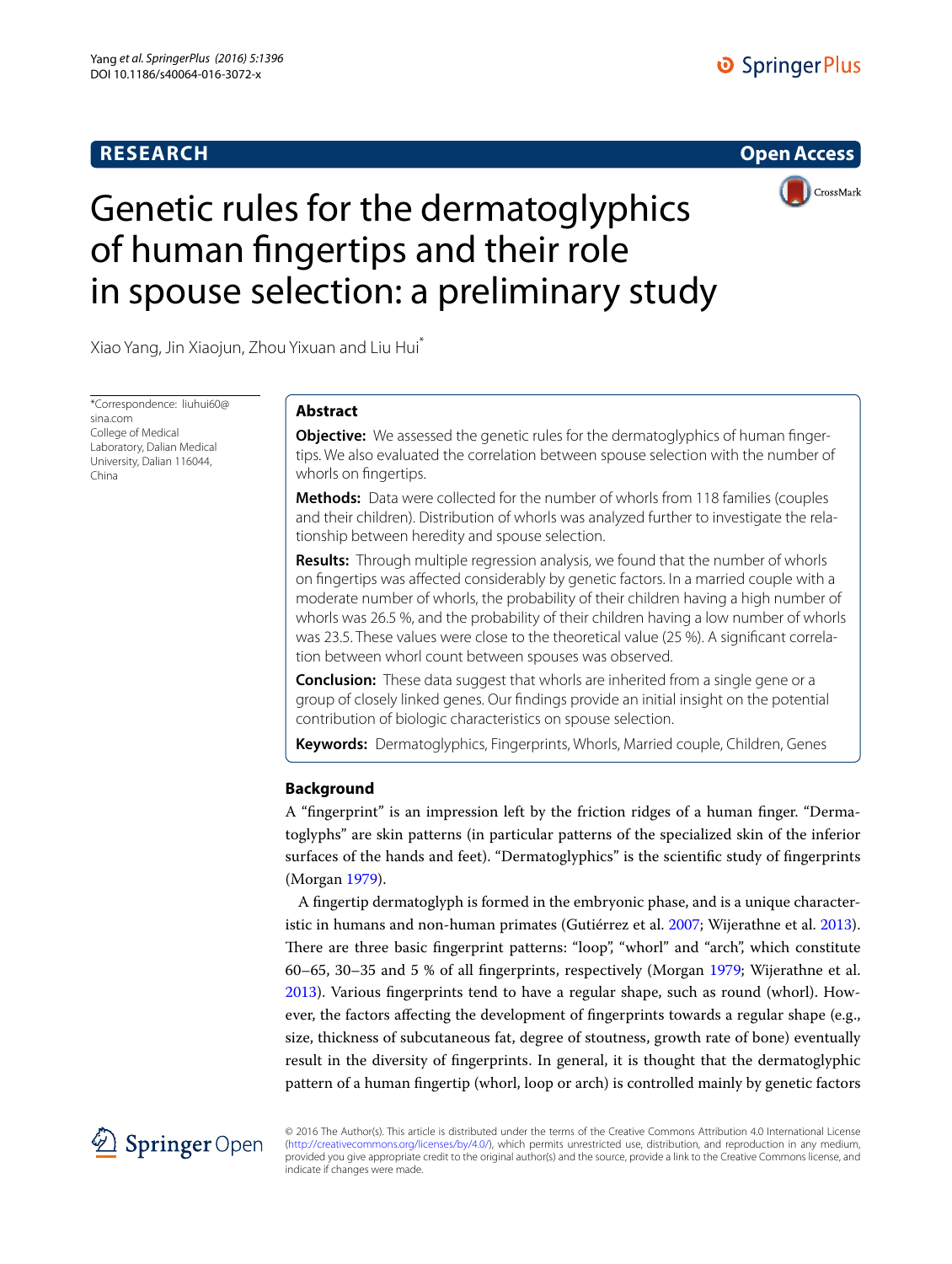(Solhi et al. [2010](#page-5-3); Cheng et al. [2009](#page-5-4); Dipierri et al. [2014](#page-5-5)), and that its diversification also reflects the genetic diversity of individuals (Madan et al. [2011](#page-5-6)).

Although dermatoglyphic pattern is a complex pleiotropic phenotype, to which a hitherto unknown number of genes contribute by interacting with each other and the environment, we still consider that there is one set of closely linked genes that are of primary importance in determining the dermatoglyphic traits. Our research team have hypothesized that all types of fingerprints may be derived from changes in the regular round fingerprint. According to this hypothesis, in the present study, we undertook genetic analyses of regular whorl-shaped fingerprints and revealed the related genetic rules.

Several reports on the genetic diversity of individuals with respect to fingerprints have focused on the association between fingerprints and various diseases (Sontakke et al. [2013;](#page-5-7) de Bruin et al. [2012](#page-5-8); Bukelo et al. [2011\)](#page-5-9). Unexpectedly, we also found that the number of whorl-shaped fingerprints of a husband was correlated to that of his wife. This observation suggested that the number of whorl-shaped fingerprints of a person will influence his/her selection of a spouse. This is the first time such a phenomenon has been reported.

Spouse selection was determined by examining social factors (Samani [2007;](#page-5-10) Samani and Ryan [2008;](#page-5-11) Basavarajappa et al. [1988;](#page-5-12) Manfredini et al. [2010](#page-5-13)) and biologic factors (Manfredini et al. [2010;](#page-5-13) Silventoinen et al. [2003](#page-5-14); Knuiman et al. [2005](#page-5-15)). The latter included apparent and non-apparent features: body height; appearance and genetic characteristics. However, there was limited information available to distinguish the nonapparent factors when evaluating spouse selection. Therefore, the mode of inheritance of whorl-shaped fingerprints and the relationship between the number of whorl-shaped fingerprints and spouse selection requires further attention.

## **Methods**

#### **Ethical approval of the study protocol**

The Institutional Ethics Committee of Dalian Medical University approved the study and waived the need for written informed consent from the participants due to the observational nature of the study.

#### **Subjects and collection of fingerprints**

Chinese university students (age 18–22 years) and their biologic parents were enrolled as subjects. Each student and each pair of parents were treated as one family. The husband and wife were unrelated ethnic Han Chinese individuals from urban or rural random population in China. All subjects did not pay special attention to their fingerprints for any purpose.

Fingerprints were collected using an ink-imprinting method. If collected fingerprints were not clearly defined, the corresponding family was removed from the enrolment. A total of 118 families (46 males and 72 females) formed the study cohort.

## **Definition and discrimination of a regular "whorl‑shaped" fingerprint**

If a round or oval fingerprint had a clear central point, dermatoglyphic ridge lines were clear and regular, and no irregular changes were present in a wide range (number of ridge lines >10), then such a fingerprint was determined to be "regular whorl-shaped". A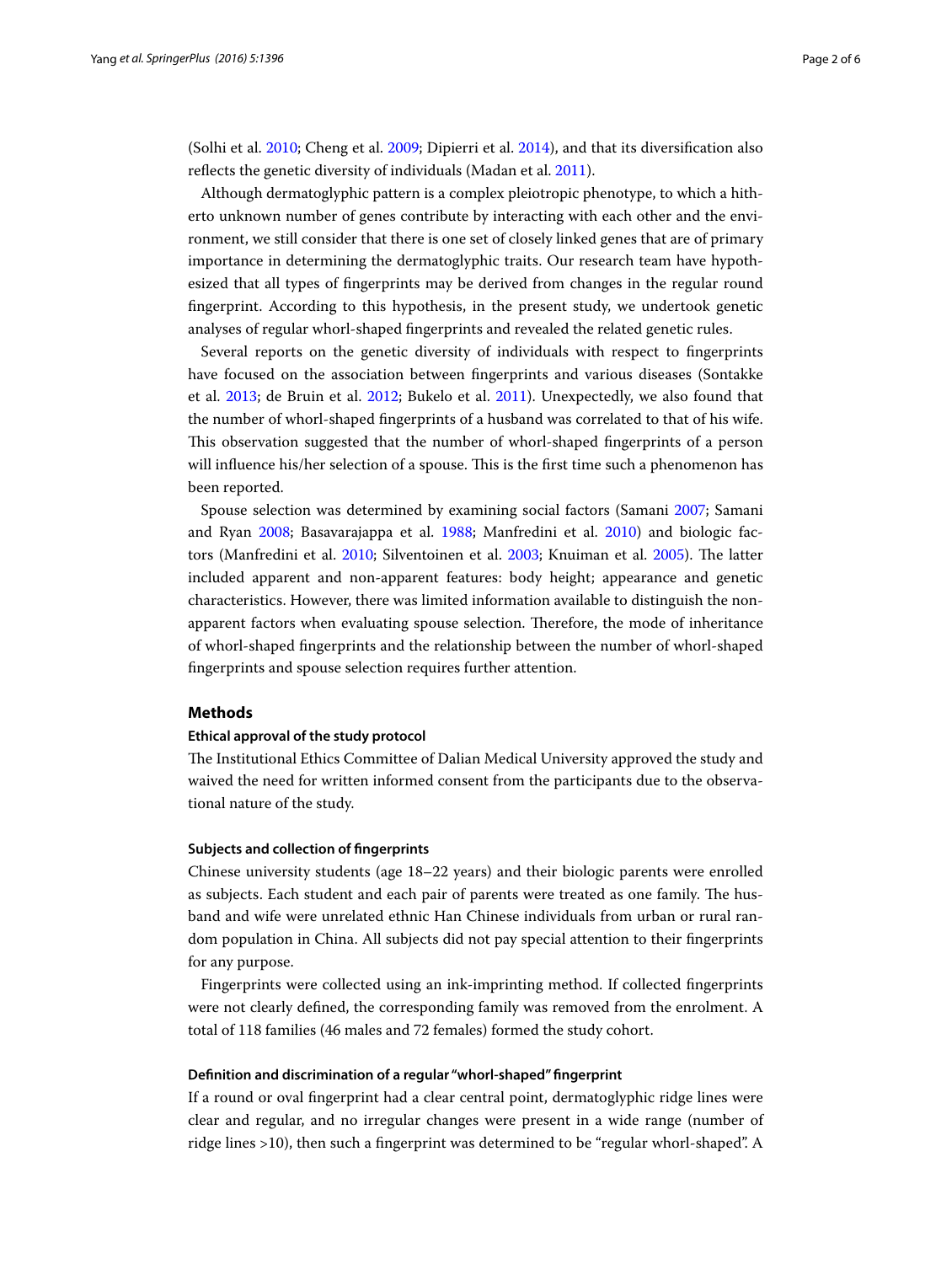"double loop whorl" nor "multiple-loop whorl" was not determined to be "regular whorlshaped". Our assumption was that various types of fingerprints are derived from changes in a regular whorl-shaped pattern. Hence, fingerprints were divided into two categories: regular whorl-shaped pattern and "other".

Personnel assessing fingerprint samples were fully trained and familiar with the criteria that we used. Each fingerprint sample was assessed by three persons independently. The result was documented if at least two of the assessors came to the same conclusion.

## **Statistical analyses**

The sum of whorls on the ten fingers for each person was calculated. The effect of the number of whorls of the parents on that of their child was analyzed using multiple regression analyses. If the multiple regression equation was significant, the indicator was considered to be influenced by genetic factors, the degree of which was measured using  $\mathcal{R}^2$ .

To observe the symmetry between whorls on a left finger and that on the corresponding right finger, subjects with total of two or four whorls were selected for the test. This strategy was used to ensure that the distribution of whorls on ten fingers had sufficient degrees of freedom, and that symmetric distribution of whorls between a left finger and the corresponding right finger was observed. In theory, the sum of symmetric finger pairs should be half the total number of whorls. The degree of similarity between the theoretical value and the observed value was reviewed using a binomial test.

To assess the rule of inheritance for whorls, a husband and his wife, each with a moderate number of whorls (3–7), were selected. If 1/4 of their children had a high number of whorls  $(8-10)$  and  $1/4$  of them had a low number of whorls  $(0-2)$ , this finding suggested that whorls were inherited from a single gene or a group of closely linked genes (Fig. [1\)](#page-3-0). The degree of similarity between the theoretical value and observed value was reviewed using the Chi squared test.

Correlation between the number of whorls of a father and that of the mother (a husband and his wife) was also analyzed.

Statistical analyses were performed with the SPSS statistical analysis software (SPSS, Chicago, IL, USA). A difference was considered to be statistically significant when the *P* value was <0.05 (using a two-tailed test).

## **Results**

For assessment of the correlation between the number of whorls of children and those of their parents, the following multiple regression equation was obtained:

 $C = 0.249F + 0.33M + 1.914(R^2 = 0.259, P < 0.001)$ 

where C, F and M represent number of whorls in the child, father and mother, respectively.

A total of 33, 28 and 30 subjects in the groups of children, fathers and mothers had two or four whorls, respectively. Paired theoretical and observed values are shown in Table [1.](#page-3-1) Theoretical values were significantly different from observed values, suggesting that whorls were distributed randomly on ten fingers rather than distributed in a symmetric pattern.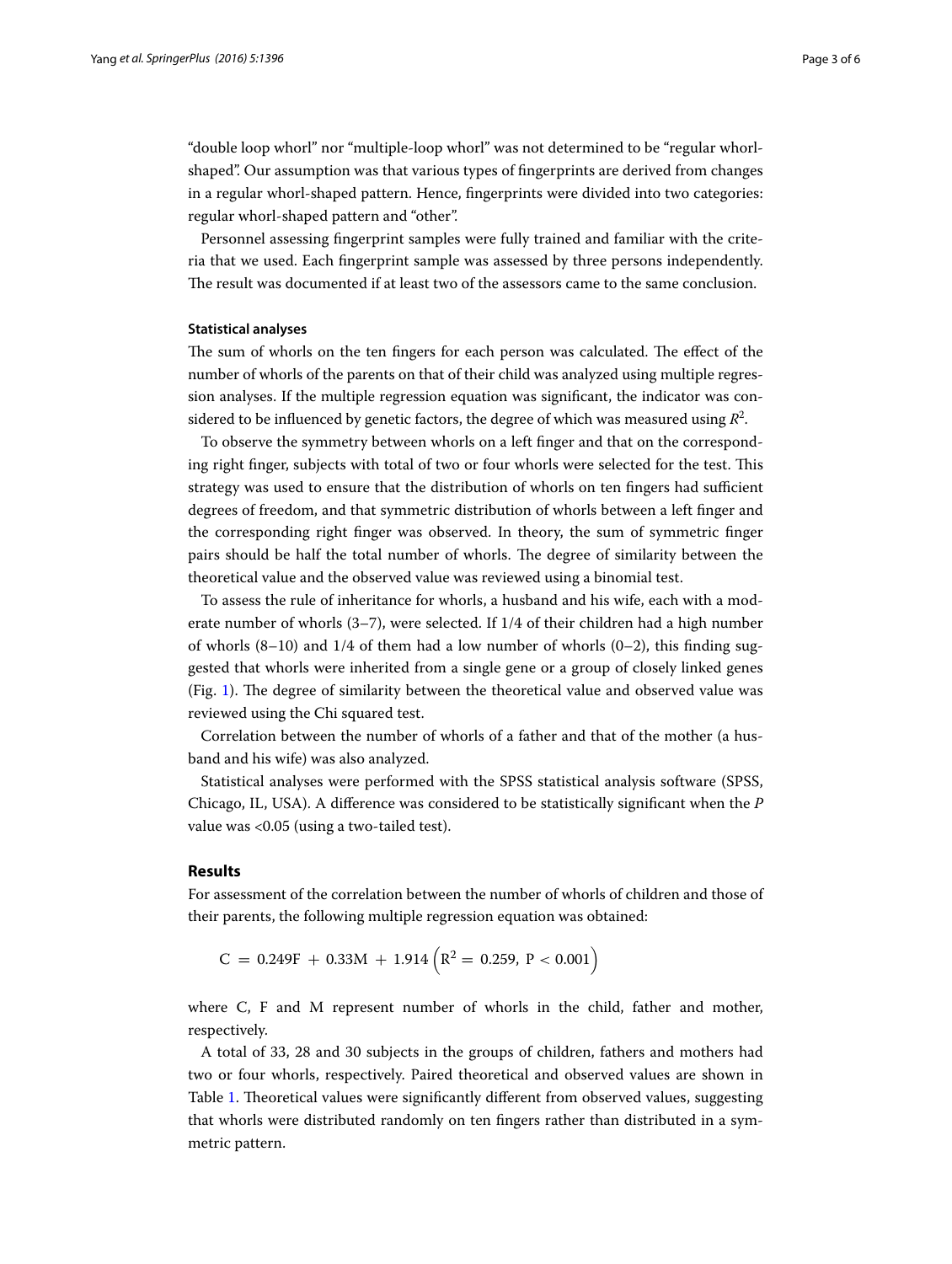

<span id="page-3-1"></span><span id="page-3-0"></span>**Table 1 Observation of symmetry between whorls on a left finger and that on the corresponding right finger**

| Group  | <b>Total fingers</b> | <b>Paired fingers</b> |          |         |
|--------|----------------------|-----------------------|----------|---------|
|        |                      | Expected              | Observed |         |
| Child  | 88                   | 44                    | 22       | < 0.001 |
| Father | 84                   | 42                    | 23       | < 0.001 |
| Mother | 88                   | 44                    | 23       | < 0.001 |

Thirty-four husband-and-wife pairs each with a similar moderate number of whorls were selected. A high number and low number of whorls in their children were consistent with theoretical values (Table [2](#page-3-2)), suggesting that the mode of inheritance of whorls was based on a single gene or a group of closely linked genes.

Initial data for a husband-and-wife pair with respect to the number of whorls is given in Table [3](#page-4-0). Correlation analyses suggested that the number of whorls on ten fingers of a

<span id="page-3-2"></span>**Table 2 Observed and expected percentages of a high, middle and low number of whorls in children from 34 parents with a moderate number of whorls (3–7 whorls)**

| <b>Groups of children</b><br>with number of whorls | <b>Number</b> | Observed (%) | Expected (%) | P     |
|----------------------------------------------------|---------------|--------------|--------------|-------|
| High (8-10)                                        | 9             | 26.47        | 25.00        |       |
| Medium (3-7)                                       | 17            | 50.00        | 50.00        | 0.971 |
| Low $(0-2)$                                        | 8             | 23.53        | 25.00        |       |
| Total                                              | 34            | 100.00       | 100.00       |       |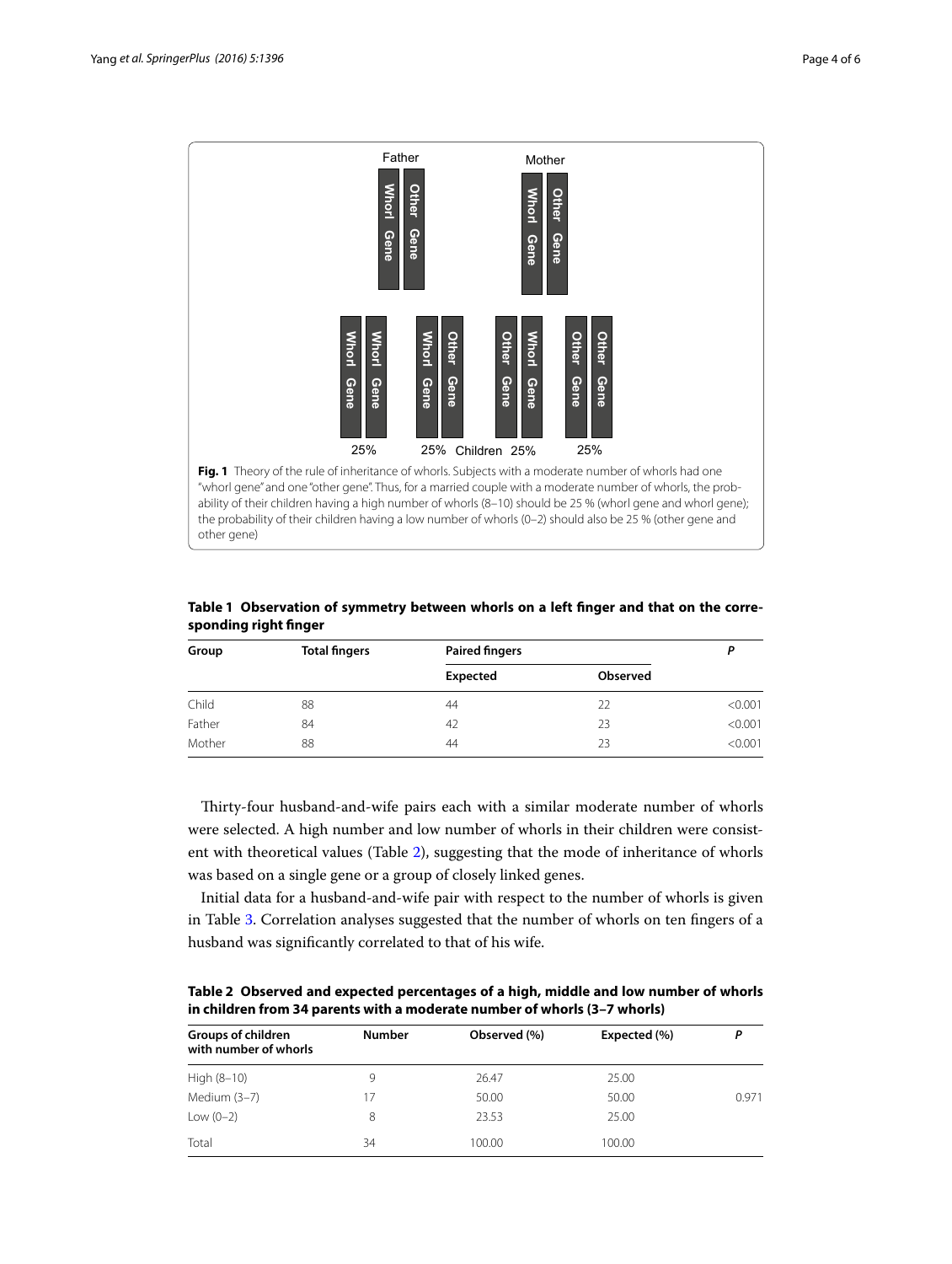**Number of whorls**

| Husband                   | Wife (mean $\pm$ SD) |  |  |  |
|---------------------------|----------------------|--|--|--|
| $\mathbf 0$               | $0.60 \pm 1.27$      |  |  |  |
| 1                         | $3.25 \pm 2.99$      |  |  |  |
| $\overline{2}$            | $2.93 \pm 1.82$      |  |  |  |
| 3                         | $3.42 \pm 2.78$      |  |  |  |
| $\overline{4}$            | $4.21 \pm 3.04$      |  |  |  |
| 5                         | $5.40 \pm 2.35$      |  |  |  |
| 6                         | $4.82 \pm 2.93$      |  |  |  |
| 7                         | $3.88 \pm 2.42$      |  |  |  |
| 8                         | $6.80 \pm 1.93$      |  |  |  |
| 9                         | $6.50 \pm 4.73$      |  |  |  |
| 10                        | $6.25 \pm 3.01$      |  |  |  |
| $\mathsf{r}$              | 0.486                |  |  |  |
| 95 % confidence intervals | $0.355 - 0.665$      |  |  |  |
| $\overline{P}$            | < 0.001              |  |  |  |
|                           |                      |  |  |  |

<span id="page-4-0"></span>**Table 3 Correlation between the number of whorls between a husband and his wife**   $(n = 118)$ 

## **Discussion**

The main problem in determination of the mode of fingerprint inheritance is the diversity of the phenotype: the fingerprint of each person is uniquely different from that of another person. Hence, classification of the phenotype of a fingerprint can be inaccurate or subjective. Our research work has led us to assume that fingerprints tend to have a regular round shape. Since the factors affecting development of fingerprints towards regular round also influence the forming process of regular round fingerprints, this eventually leads to diversity of fingerprints. We assessed the genetic rules governing fingerprint patterns to clarify this problem.

We found that the number of whorls of the parents had a significant impact on the number of whorls of the child. This finding suggested that the number of whorls on fingers was associated with inheritance, and that our classification method was applicable to the genetic research of fingerprints. Further study also indicated that whorls were distributed randomly on ten fingers instead of a symmetric distribution on a left finger and the corresponding right finger. Thus, we further assumed that fingerprints on ten fingers are controlled by the same gene locus that has two alleles: "whorl gene" (W) and "other gene" (O). Results showed that for a husband and his wife each with similar moderate number of whorls, 1/4 of their children had a high number of whorls and that 1/4 of their children had a low number of whorls. These results were consistent with theoretical values, suggesting that gene W and gene O are dominant genes.

Unexpectedly, we found that the number of whorls on a husband's fingers was significantly correlated with that on his wife's fingers; the racial influence could be limited because all of the subjects were unrelated ethnic Han Chinese individuals in our study; therefore, it is suggested that the number of whorls on fingers has an influence on the selection of a mate. External genetic factors (e.g., height) can affect the selection of a mate, which may be attributable mainly to the role of social factors. However, the effects of genetic factors on selection of a mate has not been reported. Effects of genetic factors